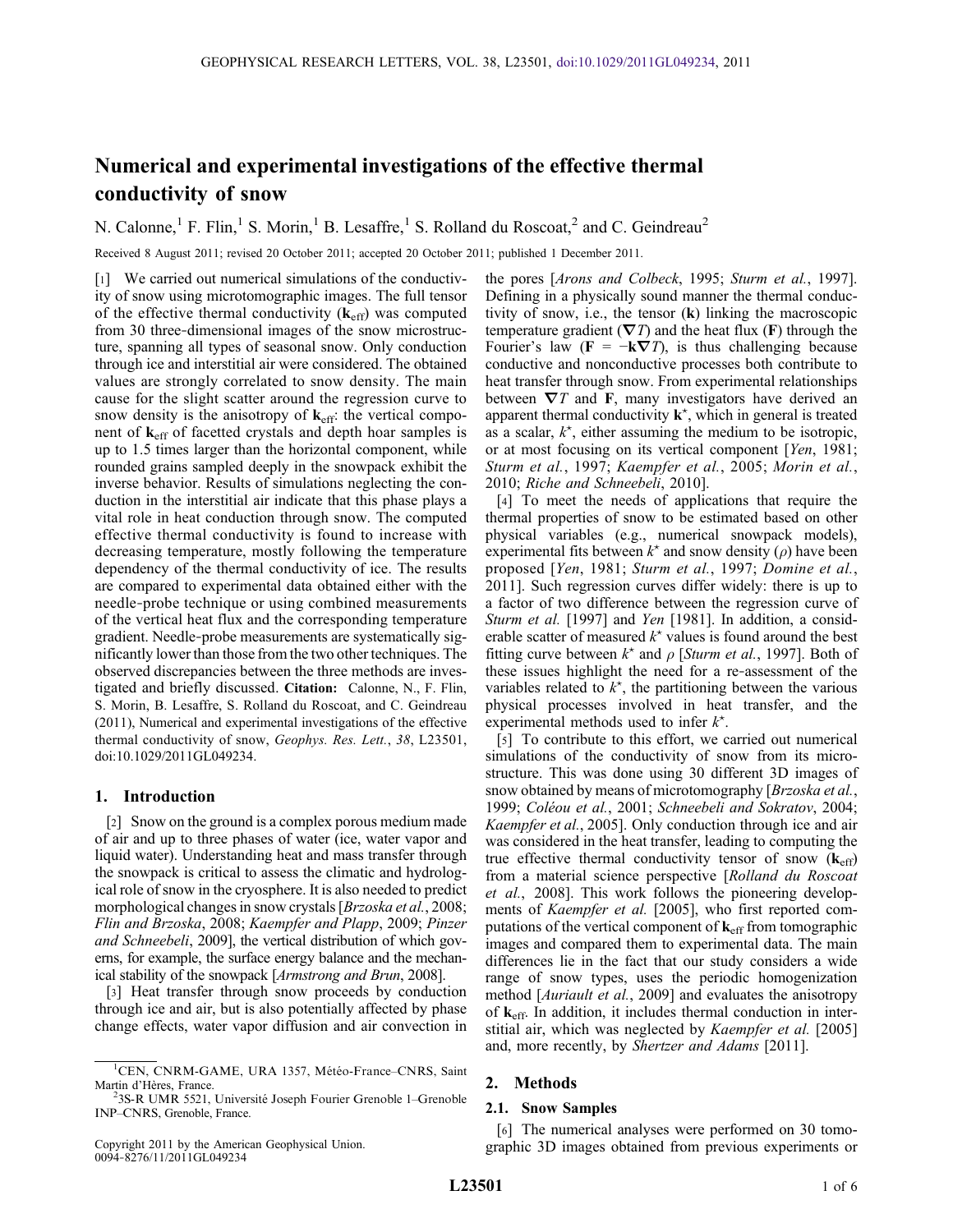field sampling, spanning most snow types of seasonal snow, i.e., Precipitation Particles (PP), Decomposing and Fragmented precipitation particles (DF), Rounded Grains (RG), Faceted Crystals (FC), Depth Hoar (DH) and Melt Forms (MF), according to the International Classification for Seasonal Snow on the Ground (ICSSG) [*Fierz et al.*, 2009]. Most snow samples were impregnated with 1-chloronaphthalene prior to 3D imaging, as described by Flin et al. [2003]. A few other samples were prepared using a previously developed technique (diethyl‐orthophthalate soaking, followed by iso-octane rinsing just before tomography [*Coléou et al.*, 2001]).

[7] One third of the snow samples were directly collected in the field: 10 snow specimens (PP, DF and RG) were sampled at increasing depths in the snowpack of the Girose glacier (Écrins, French Alps) [Flin et al., 2011]. Another PP snow sample was collected at Col de Porte (Chartreuse, French Alps). The remaining snow samples were obtained during controlled cold‐room experiments: a first series (PP, DF and RG) was obtained under isothermal conditions at 271 K directly from deposited natural snow [*Flin et al.*, 2004]. Another sample (RG) was obtained under similar conditions, but after sieving. Four samples were obtained from different experiments where the snow evolved under a fixed temperature gradient ranging between 16 and 100 K m−<sup>1</sup> , at a temperature between 268 and 270 K. These specimens correspond to various stages of transformations into facetted crystals and depth hoar [Coléou et al., 2001; Flin and Brzoska, 2008]. A series of wet snow samples (MF) were obtained by grain coarsening in water-saturated snow using the method of Raymond and Tusima [1979] followed by draining of their liquid water content [Coléou et al., 2001; Flin et al., 2011]. Additional information concerning the samples is provided in the auxiliary materials.<sup>1</sup>

## 2.2. Computation of the Effective Thermal Conductivity of Snow

[8] Let us consider heterogeneous systems such as porous media where  $l$  and  $L$  are the characteristic lengths of the heterogeneities at the pore scale and of the macroscopic sample or excitation, respectively. Physical phenomena in such systems can be modeled by an equivalent continuous macroscopic description, provided that the condition of separation of scales is satisfied [Auriault, 1991; Auriault *et al.*, 2009], i.e.,  $L$  is sufficiently large compared to  $l$ . This condition implies the existence of a Representative Elementary Volume (REV) of size  $l$  for the material. We provide here the main steps concerning the derivation of the macroscopic heat transfer equation from the physics at the pore scale using the homogenization method for periodic structures [Bensoussan et al., 1978; Auriault, 1991].

[9] Without loss of generality, the medium is assumed to be  $\Omega$ -periodic. The period, i.e., the REV, is defined by  $\Omega$ , where  $\Omega_{\text{ice}}$  and  $\Omega_{\text{air}}$  are the domains occupied by the ice and the air respectively. The common boundary of  $\Omega_{\text{ice}}$  and  $\Omega_{\text{air}}$  is denoted  $\Gamma$ . The size of the periodic cell  $\Omega$  is l. Neglecting convection, phase change and under steady state conditions, heat transfers at the microscopic scale are described by:

$$
\nabla \cdot (k_{\text{ice}} \nabla T_{\text{ice}}) = 0 \quad \text{in } \Omega_{\text{ice}} \tag{1}
$$

$$
\nabla \cdot (k_{\text{air}} \nabla T_{\text{air}}) = 0 \quad \text{in } \Omega_{\text{air}} \tag{2}
$$

$$
T_{\rm ice} - T_{\rm air} = 0 \quad \text{on } \Gamma \tag{3}
$$

$$
(k_{\text{air}} \nabla T_{\text{air}} - k_{\text{ice}} \nabla T_{\text{ice}}) \cdot \mathbf{n} = 0 \quad \text{on } \Gamma \tag{4}
$$

where **n** is the normal to  $\Gamma$ . T refers to the temperature and k to the thermal conductivity (considered isotropic) of the phases denoted in subscripts. Using the homogenization method for periodic structures, it can be shown that the corresponding macroscopic description is [Auriault et al., 2009]:

$$
\nabla \cdot (\mathbf{k}_{\text{eff}} \nabla T) = 0,\tag{5}
$$

where  $k<sub>eff</sub>$  is the effective thermal conductivity tensor defined as:

$$
\mathbf{k}_{\text{eff}} = \frac{1}{|\Omega|} \left( \int_{\Omega_{\text{air}}} k_{\text{air}} (\nabla \mathbf{t}_{\text{air}} + \mathbf{I}) d\Omega + \int_{\Omega_{\text{ice}}} k_{\text{ice}} (\nabla \mathbf{t}_{\text{ice}} + \mathbf{I}) d\Omega \right)
$$
(6)

where I is the identity tensor, and where the two  $\Omega$ -periodic vectors  $t_{\text{ice}}$  and  $t_{\text{air}}$  are solutions of the following boundary value problem over the REV:

$$
\boldsymbol{\nabla} \cdot (k_{\rm ice}(\boldsymbol{\nabla} \mathbf{t}_{\rm ice} + \mathbf{I})) = \mathbf{0} \quad \text{in } \Omega_{\rm ice} \tag{7}
$$

$$
\nabla \cdot (k_{\text{air}} (\nabla \mathbf{t}_{\text{air}} + \mathbf{I})) = \mathbf{0} \quad \text{in } \Omega_{\text{air}} \tag{8}
$$

$$
\textbf{t}_{ice}-\textbf{t}_{air}=\textbf{0} \quad \text{on } \Gamma \tag{9}
$$

$$
(k_{\text{air}}(\nabla \mathbf{t}_{\text{air}} + \mathbf{I}) - k_{\text{ice}}(\nabla \mathbf{t}_{\text{ice}} + \mathbf{I})) \cdot \mathbf{n} = \mathbf{0} \quad \text{on } \Gamma \qquad (10)
$$

$$
\frac{1}{|\Omega|} \int_{\Omega} (\mathbf{t}_{\text{air}} + \mathbf{t}_{\text{ice}}) d\Omega = \mathbf{0}
$$
 (11)

In what follows, this boundary value problem has been numerically solved on REVs extracted from 3D images of snow by using the commercial software Geodict [*Thoemen*] et al., 2008].

[10] Computations were carried out for all samples using the thermal properties of ice and air at 271 K ( $k_{\text{air}}$  = 0.024 W m<sup>-1</sup> K<sup>-1</sup> and  $k_{\text{air}} = 2.107$  W m<sup>-1</sup> K<sup>-1</sup>). Computations were also carried out for a few selected samples, using thermal properties of ice and air at 203 K, i.e.,  $k_{\text{air}}$  and  $k_{\text{ice}}$ values are 0.019 W m<sup>-1</sup> K<sup>-1</sup> and 2.900 W m<sup>-1</sup> K<sup>-1</sup>, respectively [Yen, 1981; Sturm et al., 1997]. Finally, calculations were also performed for some samples, neglecting conduction in air, i.e., setting  $k_{\text{air}} = 0 \text{ W m}^{-1} \text{ K}^{-1}$ . We refer to  $k_{\text{eff}}$  as the average value of the three diagonal terms of

<sup>&</sup>lt;sup>1</sup>Auxiliary materials are available in the HTML. doi:10.1029/ 2011GL049234.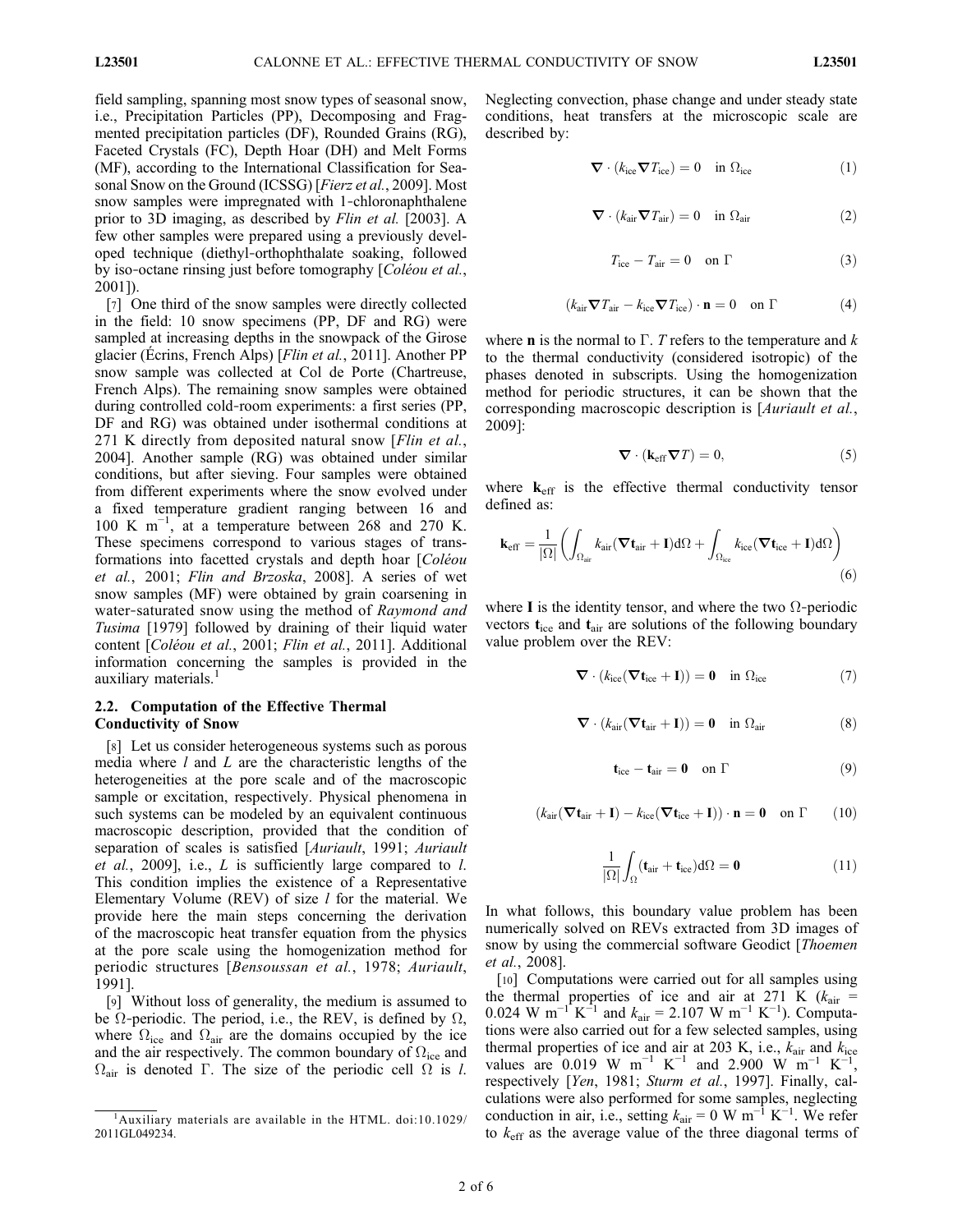

**Figure 1.** Effective thermal conductivity vs. snow density ( $\rho$ ). The  $k_z$  and  $k_{xy}$  components of the computed  $\mathbf{k}_{eff}$  data are provided ("T" shape symbols pointing to the  $k_z$  value) and compared to (i) needle-probe measurements by *Sturm et al.* [1997], using gray symbols corresponding to the ICSSG [Fierz et al., 2009], (ii) numerical and experimental data from Kaempfer et al. [2005] using inverted triangles in black and yellow, respectively and (iii) experimental data from this study using diamonds. Also shown are the regression curves from Yen [1981], Sturm et al. [1997] and the quadratic equation derived in this study. See text for a full description of the notations used.

 $\mathbf{k}_{\text{eff}}$ ,  $k_z$  its vertical component, and  $k_{xy}$  the average of its two horizontal components.

#### 2.3. Computation of Other Variables From 3D Images

[11] The representative elementary volume (REV) constitutes the smallest fraction of the sample volume from which a variable representative of the whole can be determined. For all snow samples, attention was paid to ensure that computations of the thermal conductivity and the density were carried out on a REV. It can be estimated by calculating values of a given variable from several sub‐ volumes of increasing sizes. The REV is reached as soon as values do not vary significantly when sub‐volumes of computation increase. Note that the REV size depends on the variable and on the sample studied. For the considered study, REVs for thermal conductivity estimation range from about 2.5 mm (PP) to 5.5 mm (MF). Calculations performed on a lower volume than the REV were disregarded. Snow density was estimated from the tomographic images using a standard voxel counting algorithm.

#### 2.4. Experimental Data

[12] In parallel to the numerical experiments described above, an experiment was carried out to compare thermal conductivities obtained numerically to those measured experimentally on the same samples. A snow slab (area:  $1 \text{ m}^2$ , thickness: 0.14 m) was exposed in a cold room to a high vertical temperature gradient (43 K m<sup>-1</sup>) maintained by two horizontal copper plates thermally regulated at 272 and 266 K, at the bottom and top, respectively. The experiment lasted for three weeks, during which the snow, originally sieved rounded grains with a density of 300 kg m<sup>-3</sup>, transformed into depth hoar, with an insignificant change in density. Two of the snow samples used for numerical computations originate from this experiment. In addition, the thermal conductivity of snow was measured using a needle-probe following the method of *Morin et al.* [2010]. Briefly, a needle (Hukseflux TP02) with a diameter of 1.5 mm and a heated length of 10 cm was inserted in the snow at half‐height and remained there for the whole experiment.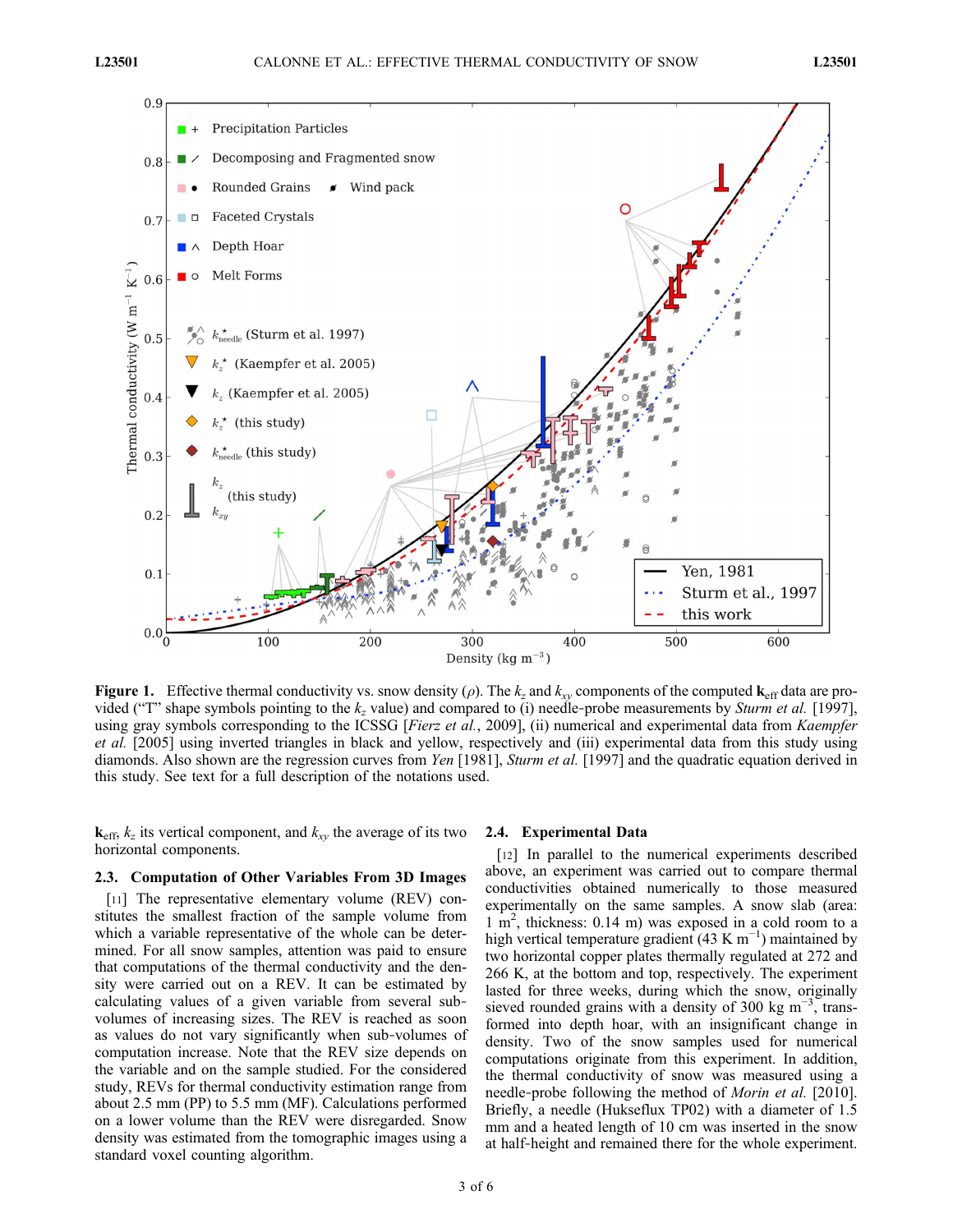

Figure 2. Impact of temperature on the effective thermal conductivity of snow. Computations were made using the thermal conductivity of air and ice at 271 and 203 K, respectively. Symbols correspond to the ICSSG [Fierz et al., 2009].

The needle was heated with a constant power of  $0.4 \text{ W m}^{-1}$ once a day for 100 s, and the temperature rise in the middle of the needle was monitored and used to determine the apparent thermal conductivity  $k_{\text{needed}}^{\star}$  relevant to this experimental approach [Sturm et al., 1997; Morin et al., 2010]. In parallel, the heat‐flux at the bottom of the snow slab was measured continuously using two Hukseflux HFP01 sensors (accuracy of  $\pm$ 5 %), and divided by the temperature gradient measured using Pt100 temperature probes, to determine independently the vertical component of the apparent thermal conductivity of snow  $(k_z^{\star})$ .

## 3. Results

## 3.1. Effective Thermal Conductivity Versus Snow **Density**

[13] Figure 1 shows the two components  $k_z$  and  $k_{xy}$  of the effective thermal conductivity of snow, computed from all the 3D images considered in this work, as a function of snow density ( $\rho$ ). Non-diagonal terms of  $\mathbf{k}_{\text{eff}}$  are more than 100 times lower than diagonal terms and can be neglected (the image axes  $x$ ,  $y$  and  $z$  correspond to the principal directions of the microstructure, z being along the direction of gravity and the macroscopic temperature gradient, which are similar in our cases). The figure shows that both components ( $k_z$  and  $k_{xy}$ ) of  $\mathbf{k}_{eff}$  are strongly correlated to snow density, and covary with it. The lowermost  $k_{\text{eff}}$  values are obtained for fresh snow, exhibiting values as low as 0.06 W m<sup>-1</sup> K<sup>-1</sup> ( $k_z \simeq k_{xy}$ ) at a density of 103 kg m<sup>-3</sup>. Refrozen wet snow shows the largest values, with  $k_{\text{eff}}$  values near 0.77 W m<sup>-1</sup> K<sup>-1</sup> at a density of 544 kg m<sup>-3</sup>. The values of  $k<sub>eff</sub>$  were fitted to snow density leading to the following equation:

$$
k_{\text{eff}} = 2.5 \times 10^{-6} \rho^2 - 1.23 \times 10^{-4} \rho + 0.024 \tag{12}
$$

[14] This fit has been chosen such as  $k_{\text{eff}}$  corresponds to the thermal conductivity of air when snow density is zero. The correlation coefficient for the 30 samples is 0.985, which is best represented by the fact that standard deviation of the residuals to the regression curve is only 0.025 W m−<sup>1</sup> K<sup>-1</sup>. The regression curve is the same whether  $k_z$  or  $k_{\text{eff}}$  is used to derive equation (12). We also note that our data show an excellent agreement with the regression curve proposed by *Yen* [1981]:  $k_{\text{eff}} = 2.22362 \times (\rho_{\text{snow}}/\rho_{\text{water}})^{1.885}$ .

#### 3.2. Anisotropy

[15] As displayed on Figure 1, several samples show a strong difference between the vertical and horizontal component of  $k_{\text{eff}}$ . Rounded grains (RG) samples collected in the field, at a depth of several tens of cm below the surface, exhibit  $k_{xy}$  values higher than  $k_z$ . The ratio  $k_z/k_{xy}$  can be as low as 0.7. In contrast, several facetted (FC) and depth hoar (DH) samples exhibit an inverse behavior, where the  $k_z/k_{\text{av}}$ ratio can be as high as 1.5. This anisotropy induces a slight scatter around the overall correlation between  $k<sub>eff</sub>$  and  $\rho$ (equation (12)). We note that our anisotropy results are consistent with the recent study by Shertzer and Adams [2011], who estimated the effective thermal conductivity using microstructural parameters computed from 3D images. The granular approach used [*Batchelor and O'Brien*, 1977] was applied to two series of snow samples obtained during experiments under high temperature gradient. Although their computations are based on 2D slices of the full images and neglect heat conduction in air, the inception and build‐up of anisotropy in terms of effective thermal conductivity of snow during temperature gradient metamorphism is in agreement with our results obtained on different snow types.

## 3.3. Influence of Temperature and Conduction in Interstitial Air

[16] In this section, for the sake of brevity, we focus on the vertical component  $k_z$  of  $\mathbf{k}_{\text{eff}}$ . However, the  $k_z$  results can be extended to the whole tensor  $\mathbf{k}_{\text{eff}}$  without any loss of generality.

[17] Figure 2 shows that  $k_z$  increases with decreasing temperature in a non‐linear manner depending on snow type. Although ice and air display opposite variations with temperature  $(k<sub>ice</sub>$  increases while  $k<sub>air</sub>$  decreases with decreasing temperature), this result indicates that much of the variations in  $k_{\text{eff}}$  stem from variations in  $k_{\text{ice}}$ . The effect is more pronounced in denser snow: snow with very high porosity, made mostly of air, shows almost no variation with temperature. Such results are opposite to the experimental findings of Pitman and Zuckerman [1967], who observed a decrease of  $k_z^*$  with decreasing temperature.

[18] The numerical experiments summarized in Table 1 demonstrate that conduction in interstitial air plays a vital role in heat transfer through snow. Indeed, ignoring heat

Table 1. Impact of Interstitial Air Conduction on the Effective Thermal Conductivity of Snow<sup>a</sup>

| Sample | Type | $\rho$ (kg m <sup>-3</sup> ) | $k_z$ (W m <sup>-1</sup> K <sup>-1</sup> ) |                      |
|--------|------|------------------------------|--------------------------------------------|----------------------|
|        |      |                              | Air<br>Conduction                          | No Air<br>Conduction |
| I01    | РP   | 103                          | 0.06                                       | 0.006                |
| I23    | RG   | 256                          | 0.16                                       | 0.10                 |
| 4A     | DН   | 315                          | 0.25                                       | 0.18                 |

<sup>a</sup>The absence of conduction in interstitial air was assessed by setting  $k_{\text{air}} = 0 \text{ W m}^{-1} \text{ K}^{-1}$ .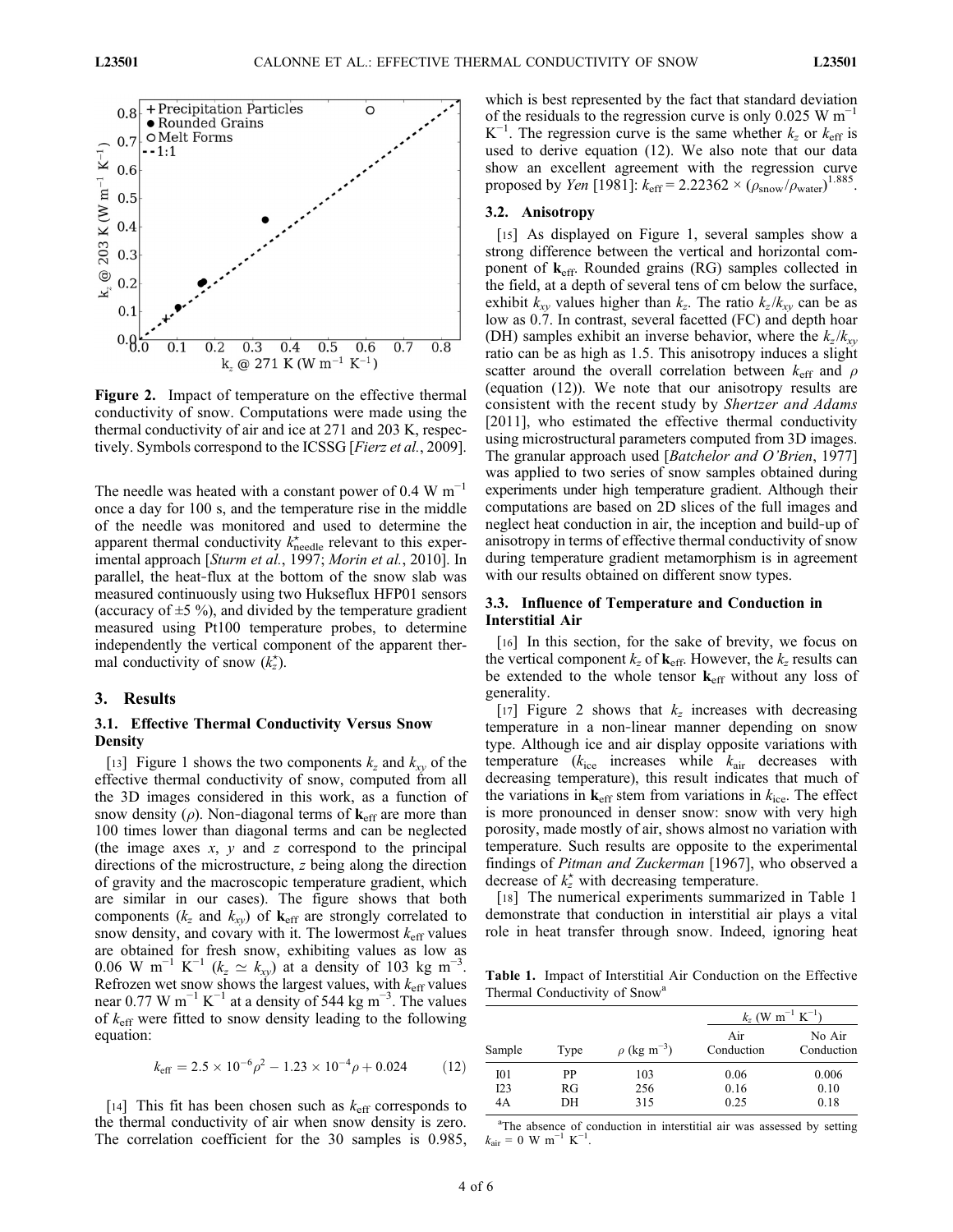conduction in air leads to underestimating  $k_z$  by a factor 10 for precipitation particles (see Table 1). Even in denser snow such as depth hoar or rounded grains, neglecting conduction in air lowers by up to a factor 2 the effective thermal conductivity of snow. This result stems from the fact that, by setting  $k_{\text{air}}$  to zero, even the smallest gaps in the network of ice grains may lead to no heat transfer at all. The impact of dead‐ends within the microstructure is therefore greatly enhanced when conduction in air is neglected. Kaempfer *et al.* [2005] carried out a simulation of  $k_z$  on a rounded grain snow sample with a density of 268  $\rm kg\ m^{-3}$ , held at 265 K, where they used a value for  $k_{\text{ice}}$  of 2.29 W m<sup>-1</sup> K<sup>-1</sup>. They found a value for  $k_z$  of 0.15  $\pm$  0.01 W m<sup>-1</sup> K<sup>-1</sup>, by neglecting conduction in the pores. This value is consistent with our results, as it falls in between the two  $k_z$  values of one of our RG sample (see Table 1) featuring a similar density (256 kg m<sup>-3</sup>), by taking into account, or not, heat conduction in interstitial air.

#### 3.4. Comparison to Experimental Methods

[19] Figure 1 compares data from different methods to determine the effective or apparent thermal conductivity of snow, in the  $(k, \rho)$  space. Values of  $k_{\text{eff}}$  determined from 3D images are provided from *Kaempfer et al.* [2005] and this study. Data from needle-probe measurements  $(k_{\text{needed}}^{\star})$  stem from the large compilation of Sturm et al. [1997], and also from measurements carried out during our own cold room experiment. Finally, data originating from experiments where the heat-flux and the temperature gradient were ratioed  $(k_z^*)$  are given for our experiment and from *Kaempfer* et al. [2005]. The data indicate that, overall, the measurements from needle‐probes are systematically significantly lower than other methods. Experimental data from flux/ gradient measurements correspond better to  $k_z$  computations although discrepancies are also significant. We note that measurements by Sturm et al. [1997] and Kaempfer et al. [2005] were carried out at temperatures generally lower than the conditions of our simulations. Nevertheless, our results correspond to the upper bound of existing measurements, and computations carried out using conductive thermal properties of ice and air at lower temperatures indicate that  $k_{\text{eff}}$  components can only increase when temperature decreases. Neither the temperature dependency of  $k_{\text{ice}}$  and  $k_{\text{air}}$  nor the snow anisotropy explain the observed discrepancy.

#### 4. Discussion and Conclusions

[20] Riche and Schneebeli [2010] have recently advocated that needle‐probe measurements of the apparent thermal conductivity of snow  $(k_{\text{needed}}^{\star})$  were biased low because of microstructural disturbances induced by the insertion of the needle into the snow. However, this conclusion was reached using an inadequate choice of instrumental parameters, in particular the heating time and the time window used to infer  $k_{\text{needed}}^*$ . Indeed, numerical modeling of the impact of an air gap around the needle has shown no significant effect on the estimation of  $k_{\text{needed}}^{\star}$ , provided that the first 30 s into the heating period are discarded [Morin et al., 2010]. Experiments on the same issue have ruled out that the quality of the thermal contact was a significant cause of error (M. Sturm, personal communication, 2011). However, in light of the discrepancy observed between the three available methods to measure the thermal properties of snow, it appears necessary to delve deeper into this conundrum. Firstly, it must be noted that the three methods (needle‐ probe, flux/gradient and numerical modeling) do not exactly probe the same variable. Needle‐probe measurements are carried out under the assumption that the medium is homogeneous (i.e., the size of the REV is smaller than the typical radius of the cylinder of influence around the needle, i.e., about 10 mm in common snow types [*Morin et al.*, 2010]), isotropic (i.e., the vertical and horizontal components of  $\mathbf{k}^*$ are the same), and take place in transient mode, leading to the build‐up of locally strong temperature gradients. Flux/ gradient measurements focus only on the vertical component of  $\mathbf{k}^*$ , in steady-state conditions. Last, as described above, numerical modeling considers only two out of the many processes potentially contributing to heat transfer in snow. It thus appears likely that the ability for the different techniques to provide convergent results strongly depends on snow type, and also on the temperature and the temperature gradient, as the latent heat effects and water vapor diffusion undoubtedly depend on these variables. Effects from snow type and temperature may even interact in a nontrivial manner. It also seems likely that the latent heat effects and water vapor diffusion contribute to heat transfer in variable proportions depending on snow type, given that  $k_z$  and  $k_z$  differ non systematically.

[21] In light of the above-mentioned findings, we recommend purely conductive effects (i.e., conduction through ice and interstitial air) to be considered separately from non‐ conductive processes. At present, the only method able to unambiguously characterize the purely conductive effective thermal conductivity is numerical modeling based on microstructure 3D images. Our study, carried out on 30 snow samples spanning the full range of seasonal snow type, reveals that the effective thermal conductivity of snow is strongly correlated with snow density, and follows closely the regression curve proposed by Yen [1981]. Unexpectedly, this corroborates the use of this relationship in several snowpack models (e.g., Crocus [*Brun et al.*, 1989]). Work is needed to disentangle the impact of non‐conductive processes on experimental methods meant to determine  $k_{\text{eff}}$ , as well as to better account for such effects in terms of heat transfer through the snowpack. An appealing approach is to explicitly simulate heat transfer in snow, taking into account both conductive and non‐conductive effects, based on the microstructure of snow. Only at this cost will significant improvements of the understanding and modeling of heat transfer in snow occur.

[22] Acknowledgments. Funding by Météo-France and INSU-LEFE is acknowledged. We thank scientists of the ESRF ID19 beamline (J. Baruchel, E. Boller, W. Ludwig, X. Thibault) and of the 3S‐R laboratory (P. Charrier, J. Desrues), where the 3D images were obtained. We also thank CEN staff for technical support during the experiments, F. Domine (CNRS‐UJF Grenoble/LGGE) for stimulating discussions, H.‐P. Marshall (Boise University, USA) and two anonymous reviewers for their positive reviews.

[23] The Editor thanks Hans-Peter Marshall and two anonymous reviewers for their assistance in evaluating this paper.

#### References

Armstrong, R., and E. Brun (2008), Snow and Climate: Physical Processes, Surface Energy Exchange and Modeling, Cambridge Univ. Press, Cambridge, U. K.